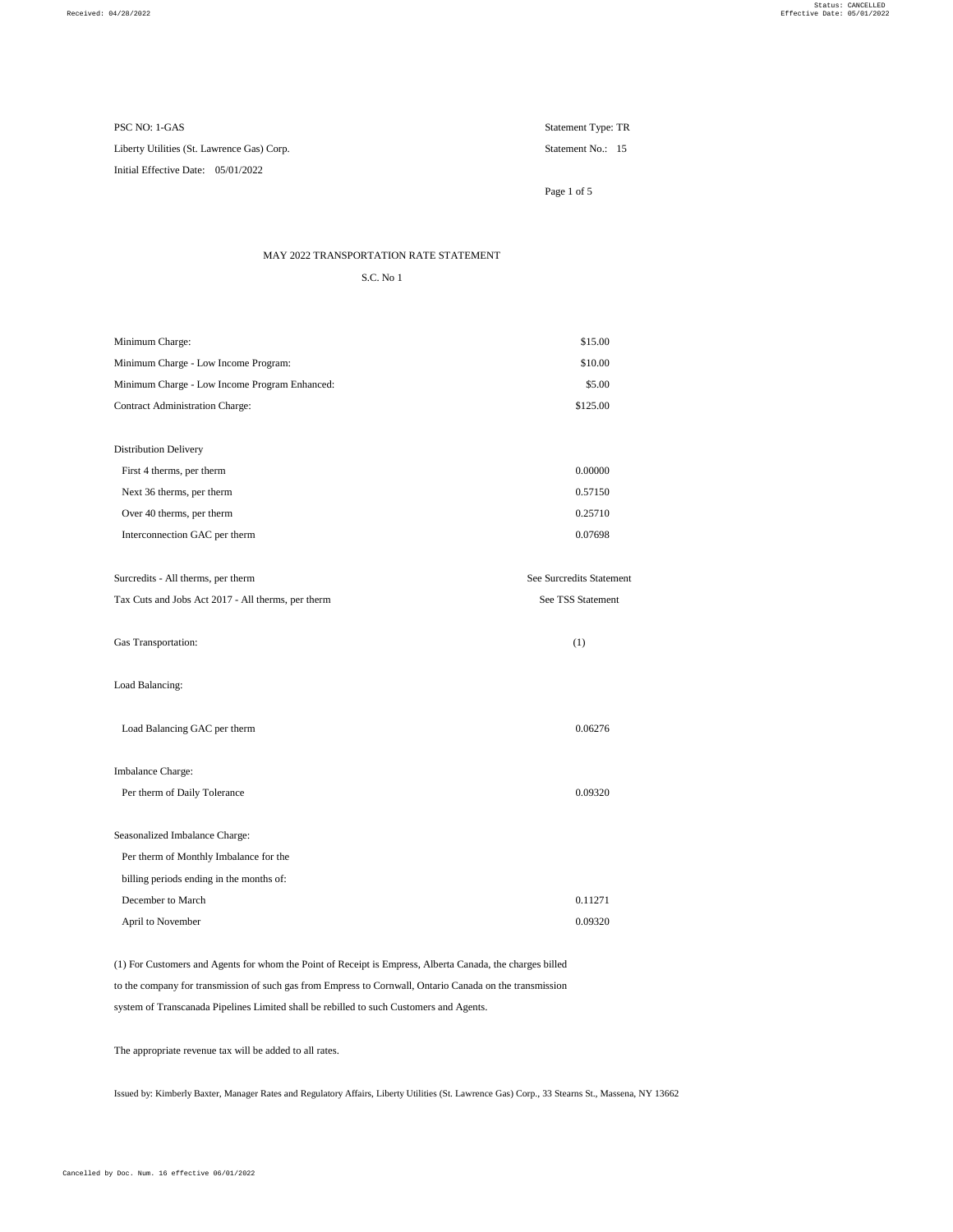| PSC NO: 1-GAS                              | Statement Type: TR |  |
|--------------------------------------------|--------------------|--|
| Liberty Utilities (St. Lawrence Gas) Corp. | Statement No.: 15  |  |
| Initial Effective Date: $05/01/2022$       |                    |  |

Pg. 2 of 5

MAY 2022 TRANSPORTATION RATE STATEMENT

S.C. No 2

| Minimum Charge:                                    | \$25.00                  |
|----------------------------------------------------|--------------------------|
| <b>Contract Administration Charge:</b>             | \$125.00                 |
| <b>Distribution Delivery</b>                       |                          |
| First 4 therms, per therm                          | 0.00000                  |
| Next 66 therms, per therm                          | 0.52460                  |
| Next 4,930 therms, per therm                       | 0.22500                  |
| Next 45,000 therms, per therm                      | 0.07890                  |
| Over 50,000 therms, per therm                      | 0.04600                  |
| Interconnection GAC per therm                      | 0.07698                  |
| Surcredits - All therms, per therm                 | See Surcredits Statement |
| Tax Cuts and Jobs Act 2017 - All therms, per therm | See TSS Statement        |
| Gas Transportation:                                | (1)                      |
| Load Balancing:                                    |                          |

Imbalance Charge:

| Per therm of Daily Tolerance             | 0.09320 |
|------------------------------------------|---------|
|                                          |         |
| <b>Seasonalized Imbalance Charge:</b>    |         |
| Per therm of Monthly Imbalance for the   |         |
| billing periods ending in the months of: |         |
| December to March                        | 0.11271 |
| April to November                        | 0.09320 |

(1) For Customers and Agents for whom the Point of Receipt is Empress, Alberta Canada, the charges billed to the company for transmission of such gas from Empress to Cornwall, Ontario Canada on the transmission system of Transcanada Pipelines Limited shall be rebilled to such Customers and Agents.

The appropriate revenue tax will be added to all rates.

Issued by: Kimberly Baxter, Manager Rates and Regulatory Affairs, Liberty Utilities (St. Lawrence Gas) Corp., 33 Stearns St., Massena,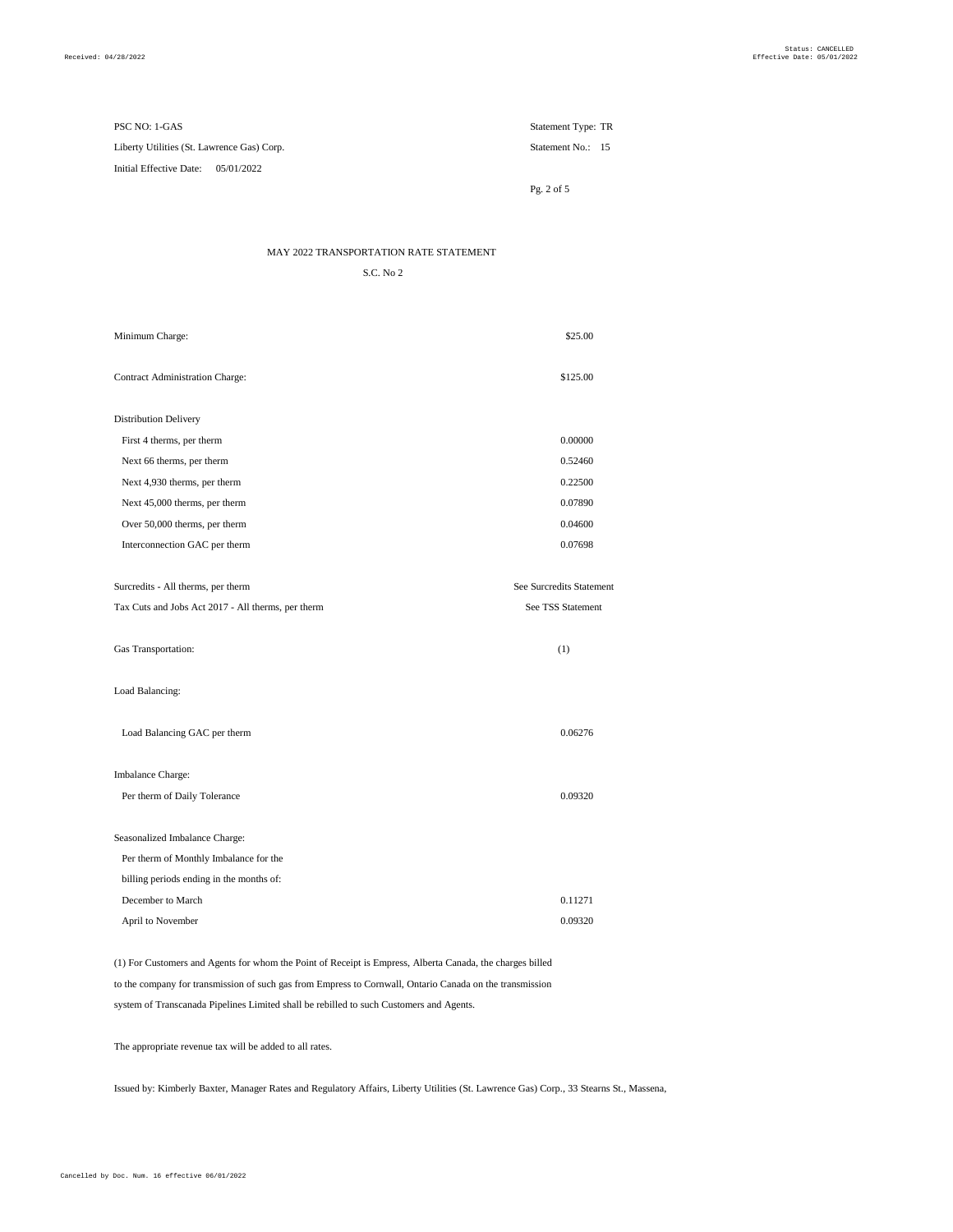| PSC NO: 1-GAS                              | <b>Statement Type: TR</b> |  |
|--------------------------------------------|---------------------------|--|
| Liberty Utilities (St. Lawrence Gas) Corp. | Statement No.: 15         |  |
| Initial Effective Date: $05/01/2022$       |                           |  |

Pg. 3 of 5

## MAY 2022 TRANSPORTATION RATE STATEMENT

S.C. No 3

| <b>Contract Administration Charge:</b>         | \$125.00 |
|------------------------------------------------|----------|
| <b>Distribution Delivery</b><br>Minimum Charge | \$355.00 |
| Demand Charge per MCF/D of Contract Volume     | \$4.328  |

| Commodity Charge for all Therms through the meter |           |
|---------------------------------------------------|-----------|
| First 10 Therms                                   | \$0.00000 |
| First 12 days of contract demand                  | \$0.00590 |
| Excess volumes                                    | \$0.00440 |

Interconnection GAC  $$0.03412$ Surcredits - All therms, per therm See Surcredits Statement Tax Cuts and Jobs Act 2017 - All therms, per therm See TSS Statement Gas Transportation: (1) Load Balancing Demand Cost Load Balancing Demand Charge per MCF \$3.08294

Load Balancing Commodity Charge for all Therms through the meter

| Load Balancing GAC per therm             | $(\$0.0025600)$ |
|------------------------------------------|-----------------|
| <b>Imbalance Charge:</b>                 |                 |
| Per therm of Daily Tolerance             | 0.093200        |
| Seasonalized Imbalance Charge:           |                 |
| Per therm of Monthly Imbalance for the   |                 |
| billing periods ending in the months of: |                 |
| December to March                        | \$0.1127100     |
| April to November                        | \$0.0932000     |

(1) For Customers and Agents for whom the Point of Receipt is Empress, Alberta Canada, the charges billed to the company for transmission of such gas from Empress to Cornwall, Ontario Canada on the transmission system of Transcanada Pipelines Limited shall be rebilled to such Customers and Agents.

The appropriate revenue tax will be added to all rates.

Issued by: Kimberly Baxter, Manager Rates and Regulatory Affairs, Liberty Utilities (St. Lawrence Gas) Corp., 33 Stearns St., Massena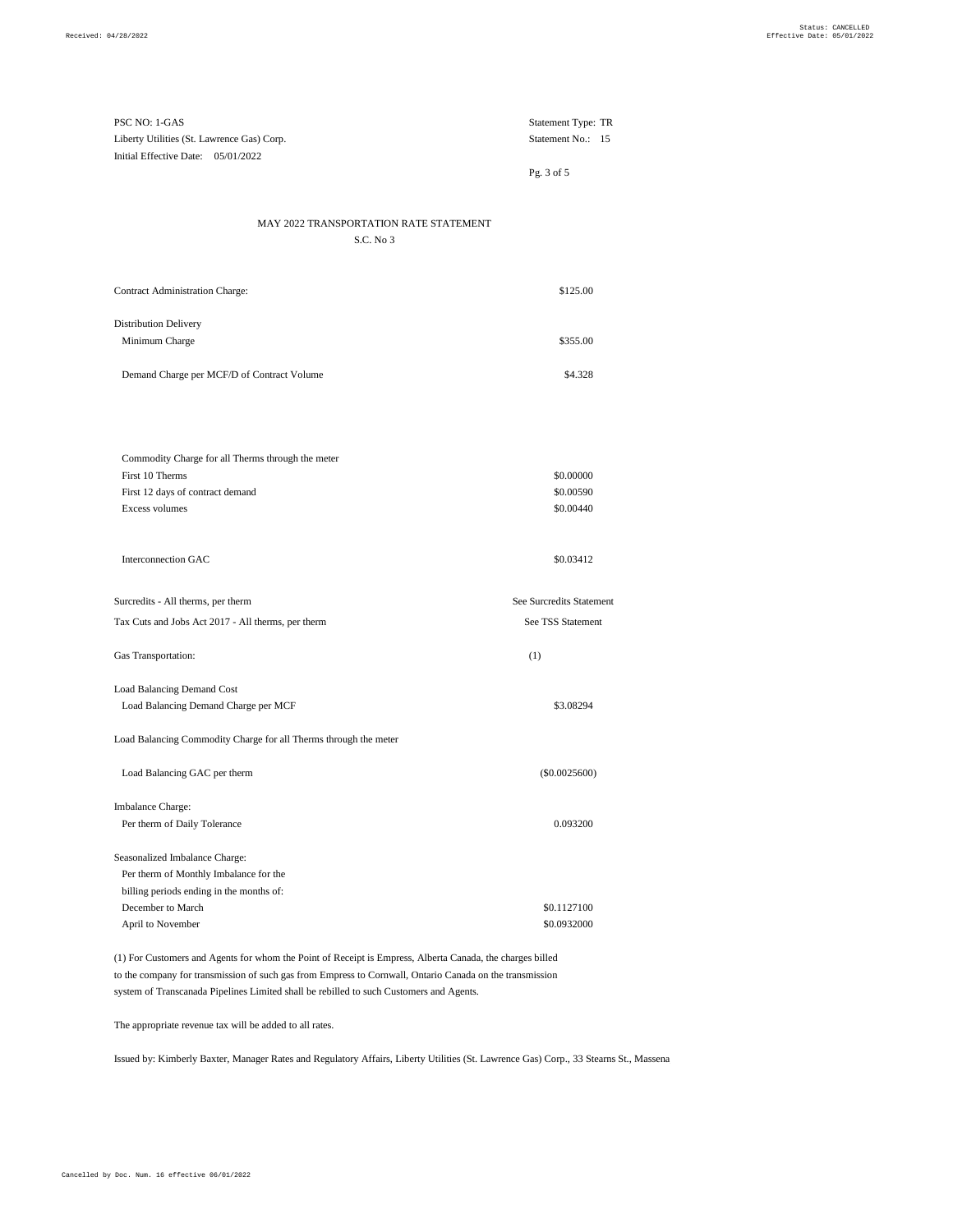PSC NO: 1-GAS Statement Type: TR Liberty Utilities (St. Lawrence Gas) Corp. Statement No.: 15 Initial Effective Date: 05/01/2022 Pg. 4 of 5

## MAY 2022 TRANSPORTATION RATE STATEMENT

S.C. No 4

SC# 4 Rate for Transportation Service, per therm

| The Greater of                         |           | 0.05505  |
|----------------------------------------|-----------|----------|
|                                        | <b>or</b> |          |
|                                        |           | 0.01000  |
|                                        |           |          |
| <b>Contract Administration Charge:</b> |           | \$125.00 |

The appropriate revenue tax will be added to all rates.

For Customers and Agents for whom the Point of Receipt is Empress, Alberta Canada, the charges billed to the company for transmission of such gas from Empress to Cornwall, Ontario Canada on the transmission system of Transcanada Pipelines Limited shall be rebilled to such Customers and Agents.

Gas Transportation GAC 0.13129

Issued by: Kimberly Baxter, Manager Rates and Regulatory Affairs, Liberty Utilities (St. Lawrence Gas) Corp., 33 Stearns St., Massena, NY 13662